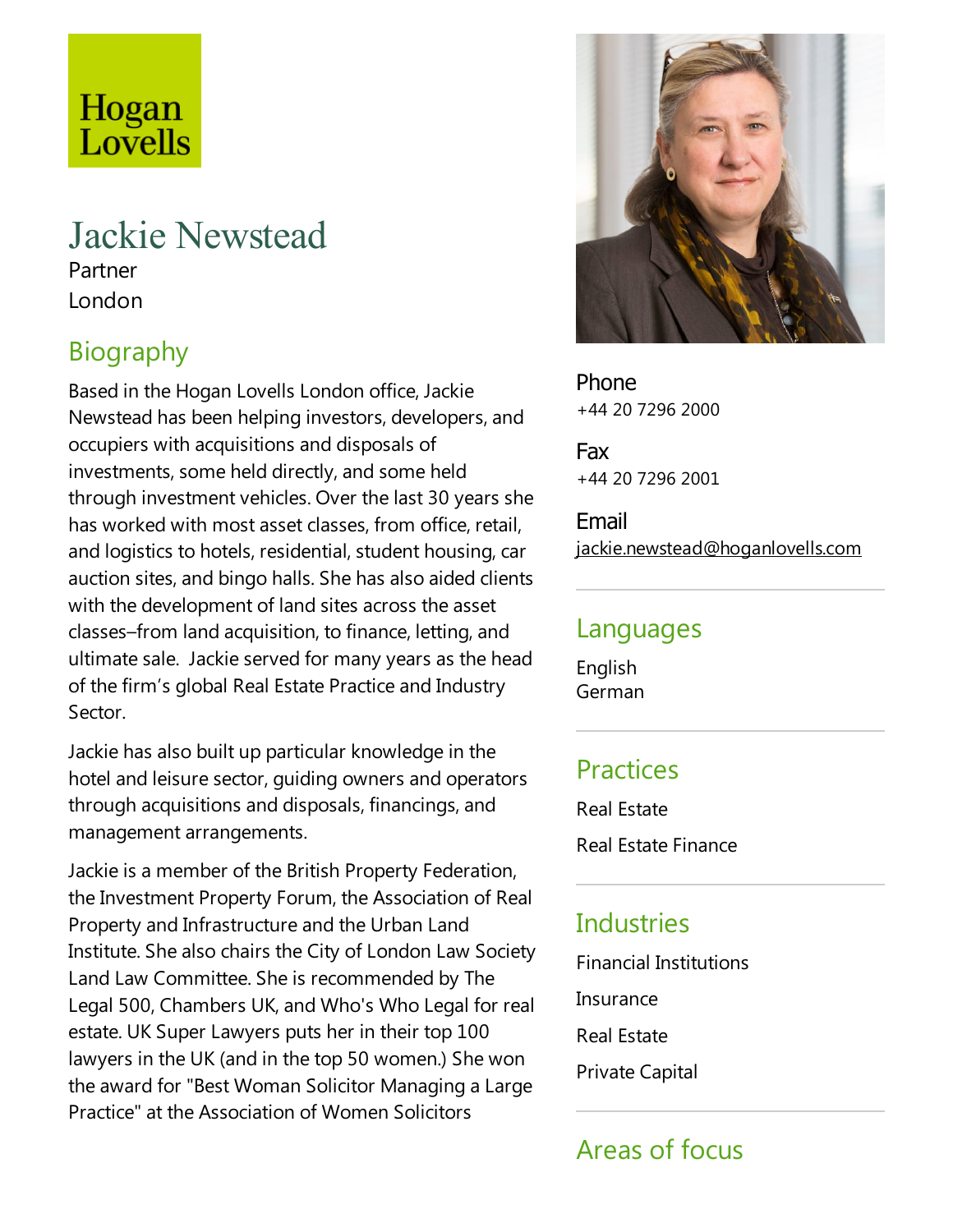Awards 2012, and was "Highly Commended" at the Law Society Excellence Awards for Legal Business Woman of the Year.

#### Representative experience

A private equity investor on the acquisition of debt over a portfolio of distressed hotels, the proposed sale of the hotels by their receiver and ultimately the sale of the debt.

The owner of a retail chain on the successful CVA of the chain.

A hotel investor on the purchase of a distressed London West Fnd hotel.

Receivers of a shopping centre on new asset management agreements.

A major UK investor on the implications of the administration of its Joint Venture partner in relation to two shopping centres.

A major U.S. investor on the acquisition and financing of a portfolio of 76 retail properties.

A UK housebuilder on the development of a site in Thamesmead in partnership with a housing association for the provision of c1700 new homes.

A UK institutional investor in relation to numerous acquisitions and disposals of investment assets across the UK.

A US private equity investor in the acquisition from a listed entity of a chain of wine stores, restructuring of the store portfolio through a sale and leaseback and the financing of the acquisition.

A Guernsey Property Unit Trust on the sale and leaseback of stores from Tesco, hotels from Premier Inns, residential apartments, bingo halls and car auction sites.

### Awards and rankings

Real Estate Development Real Estate Investment Corporate Occupiers Hotels and Leisure Real Estate Funds Real Estate Private Equity Sovereign Investors

#### Education and admissions

#### Education

B.A., University of Oxford, St Hugh's College, 1983

The College of Law, Lancaster Gate

#### **Memberships**

British Property Federation

City of London Law Society Land Law Committee

Investment Property Forum

The Association of Women in Property

Urban Land Institute